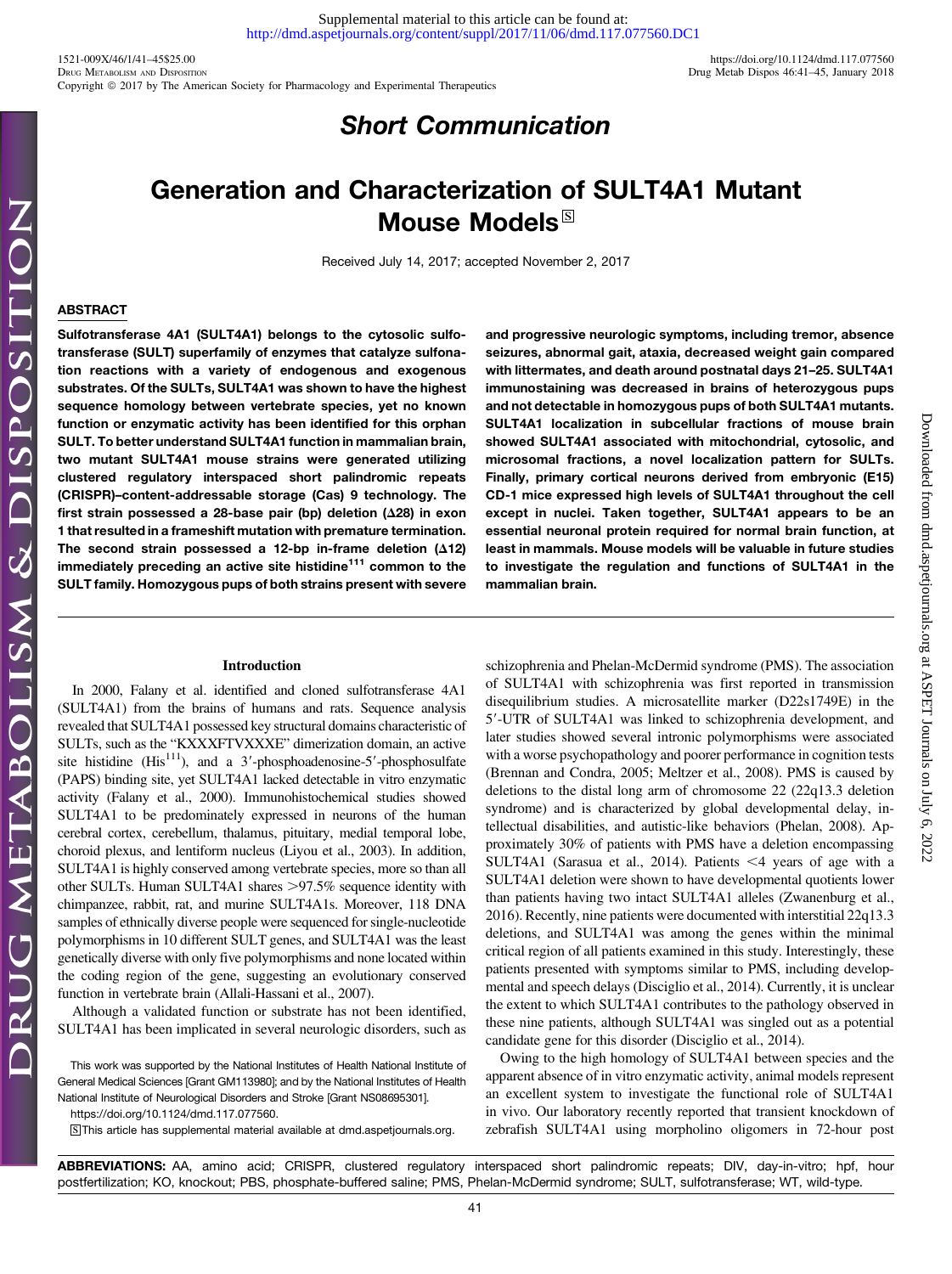fertilization (hpf) embryos resulted in an upregulation of phototransduction genes (Crittenden et al., 2014). These genes were related to cone function and were the first identified cellular process associated with SULT4A1. Subsequent studies using transcription activator-like effector nucleases (TALEN)-induced SULT4A1 knockout (KO) zebrafish models, homozygous SULT4A1-KO adult zebrafish were shown to have an activity suppression phenotype during daylight hours compared with wild-type (WT) zebrafish (Crittenden et al., 2015). The homozygous SULT4A1-KO zebrafish appeared normal, were able to readily reproduce and possessed normal lifespans (Crittenden et al., 2015). Like humans, zebrafish are diurnal organisms and are more active during daylight hours. Although these observations represent the first biologic pathways associated with SULT4A1, zebrafish brains lack several key brain regions characteristic of mammals, such as a cerebral cortex and an expanded telencephalon (Parker et al., 2013). Currently, there is no mammalian in vivo model developed to investigate the function of SULT4A1. Therefore, clustered regulatory interspaced short palindromic repeats (CRISPR)– content-addressable storage (Cas) 9 was used to generate two distinct SULT4A1 mutant mouse models. Homozygous SULT4A1-deficient mice exhibited a progressive and severe neurologic deterioration resulting in death prior to adulthood, and immunoblotting demonstrated a lack of detectable SULT4A1 expression in these mice. Interestingly, subcellular fractionation of WT brain homogenates showed SULT4A1 localized to mitochondrial, cytosolic, and microsomal fractions, but not to nuclei. Finally, SULT4A1 protein expression and localization was validated in primary cortical neuron cultures, an important in vitro model system for future molecular and biochemical studies. The behavioral phenotype and lethality in postnatal mice that lack functional SULT4A1 suggests that this orphan enzyme is necessary for normal neurologic development during postnatal development.

#### Materials and Methods

Generation of SULT4A1 Mouse Models. SULT4A1 mutant mice were custom generated by the University of Alabama at Birmingham (UAB) Transgenic Facility using CRISPR-Cas9 gene-editing technology in a C57BL/6J mouse background (details in [Supplemental Methods\)](http://dmd.aspetjournals.org/lookup/suppl/doi:10.1124/dmd.117.077560/-/DC1). Exon 1  $(\Delta 28)$  was targeted to generate a SULT4A1 mutation, whereas Exon 3 ( $\Delta$ 12) was targeted to disrupt the structure around the active site  $His<sup>111</sup>$ . Female founders were used to generate breeding colonies for each model to generate SULT4A1 WT, heterozygous, and homozygous mutants for this study. Genotyping primers were as follows:  $\Delta$ 28 forward (5'-TCGGCCTGTAAAC-3') and reverse (5'-GAGAGCAAG-TACT-3') and  $\Delta 12$  forward (5'-CAGATGGCTTACG-3') and reverse (5'-TGCTCAACTGTGA-3'). Breeding colonies were maintained in air-filtered cages under barrier conditions and kept on a 12 hour light/dark cycle with ad libitum access to food and water. Breeding colonies were maintained in accordance with the UAB Institutional Animal Care and Use Committee (IACUC) guidelines and all procedures were approved by the UAB Committee on Animal Research.

Subcellular Fractionation of Brain Tissue. Brain tissue from male mice were immediately harvested after euthanasia from 25-day-old  $\Delta 28$  and  $\Delta 12$ SULT4A1 WT, heterozygous, and homozygous male mice and washed in icecold PBS. Tissue was snap-frozen in liquid  $N_2$  and stored at  $-80^{\circ}$ C. Frozen brain tissue was placed in chilled subcellular fractionation buffer (20 mM HEPES pH 7.4, 10 mM KCL, 2 mM  $MgCl<sub>2</sub>$ , 1 mM of EDTA, and 1 mM EGTA) with 1 mM dithiothreitol and cOmplete protease inhibitor, mini (Roche Diagnostics, Indianapolis, IN) added immediately prior to use. A Potter-Elvehjem homogenizer was used to generate crude cell homogenates. The subcellular fractionation procedure was performed as follows: Brain homogenates were subjected to centrifugation at 720g to isolate the nuclear pellet. The supernate was centrifuged at 6200g to separate the mitochondrial pellet. The nuclear and mitochondrial pellets were washed twice in subcellular fractionation buffer. The cytosolic fraction was isolated after centrifugation at 100,000g for 1 hour, at the same time the resulting microsomal fraction was washed and recentrifuged. Protein concentrations were determined by Bradford assay and standard curves were generated using 1 mg/ml

 $\gamma$ -globulin. Subcellular fractions (50  $\mu$ g) were separated by SDS-PAGE (12%) acrylamide) gel electrophoresis and transferred to nitrocellulose. SULT4A1 protein was detected using rabbit anti-SULT4A1 polyclonal IgG (1:1000; Proteintech, Chicago, IL) and  $\beta$ -actin (1:1000; Cell Signaling, Danvers, MA) was used as a loading control, followed by a goat anti-rabbit horseradish peroxidase-conjugated secondary Ab (1:55,000; Southern Biotech, Birmingham, AL), and developed with SuperSignal West Chemiluminescent Substrate (Thermo Fisher Scientific, Waltham, MA). Purity of fractions were determined by reprobing with the following antibodies: 1) nuclear (Histone H3 1:2500 rabbit polyclonal; Cell Signaling), 2) mitochondria (Tom20 1:1000 rabbit polyclonal; Proteintech), 3) cytosol (GAPDH 1:1000 rabbit monoclonal; Cell Signaling), and 4) microsomes (Na<sup>+</sup>/K<sup>+</sup> ATPase 1:1000 rabbit polyclonal; Cell Signaling).

Generation of Primary Neuronal Cultures. Primary cortical neuronal cultures were prepared from gestational day-15 CD-1 mice. Briefly, the cortical regions of the embryonic brains were aseptically dissociated, freed of meninges and dissociated in minimum essential medium containing 10% fetal bovine serum. Cortical neurons were cultured in Neurobasal medium (Thermo Fisher Scientific) supplemented with B27, sodium pyruvate, and 2% horse serum. Cells were plated to a density of  $5 \times 10^5$  in six-well plates (Nalge Nunc International, Rochester, NY) previously coated with 0.1 mg/ml sterile poly-L-ornithine (Sigma-Aldrich, St. Louis, MO). The cultures were maintained at  $37^{\circ}$ C in  $5\%$  CO<sub>2</sub> and in a humidified incubator. On day-in-vitro (DIV) 3, the cultures were treated with 5-fluoro-2-deoxyuridine (40  $\mu$ M) to inhibit glial growth and proliferation. Experiments were performed at DIV 12. Under these conditions, mature neurons represent greater than 95% of the cells in the culture.

Immunocytochemistry. For immunofluorescence studies, primary cortical neurons were grown on poly- L-ornithine-coated cover slips for 12 days. Cells were washed twice with ice-cold phosphate-buffered saline (PBS) then fixed in 4% (w/v) paraformaldehyde for 20 minutes at room temperature. Next, cells were washed three times with PBS and permeabilized with 0.2% (v/v) Triton X-100 in 10% donkey serum for 1 hour. The permeabilized cells were then incubated with primary Ab (SULT4A1 1:500; Proteintech) overnight at 4°C. After incubation with primary Ab, cells were washed with  $1 \times$  PBS and incubated with the secondary antibody conjugated with Alexa Fluor 555 (Thermo Fisher Scientific/Invitrogen) [1:1500 in 1% (w/v) donkey serum in PBS] in dark for 1 hour at room temperature. Nuclei were visualized using Hoechst (Thermo Fisher Scientific) diluted in PBS (1:20,000). Finally, cells were washed with PBS and mounted onto a glass slide using Immuno-Mount (Thermo Fisher Scientific). Cells were visualized and images were captured using Nikon confocal microscope with a 100 1.35 NA objective (Wetzler, Hassen, Germany).

#### Results and Discussion

SULT4A1 remains an orphan SULT with an unknown function. In zebrafish eyes, SULT4A1 mRNA was detected by real-time quantitative polymerase chain reaction in 72 hpf embryos, and morpholino-mediated SULT4A1 knockdown resulted in upregulation of phototransduction genes related to cone function (Crittenden et al., 2014). TALEN-induced SULT4A1-KO adult zebrafish were shown to be less active during daylight hours, yet appeared normal, reproduced, and thrived (Crittenden et al., 2015). To determine the function of SULT4A1 in a mammalian system, CRISPR-Cas9 was used to mutate/delete SULT4A1 in C57BL/6J mice. Analysis of founder mice yielded two female mice with SULT4A1 mutations of interest and were selected for breeding. The first founder possessed a 28-bp deletion  $(\Delta 28)$  in exon 1 of the SULT4A1 gene causing a frameshift mutation beginning at amino acid (AA) 46 and premature stop codon 16 AA downstream. (Fig. 1A). The second founder female carried a 12-bp  $(\Delta 12)$  in-frame deletion on exon 3 of the SULT4A1 gene (Fig. 1B). These four AAs (L-I-K-S) form a  $\beta$ -sheet immediately adjacent to the active site His<sup>111</sup> and structurally align the His within the substrate binding pocket. Although SULT4A1 lacks sulfonation activity in vitro, a possibility remains that the active site  $His<sup>111</sup>$  is integral to its function in vivo. Furthermore, dynamic modeling suggested the 4 AA in-frame deletion would displace the active site  $His<sup>111</sup>$  in such a manner as to be nonfunctional.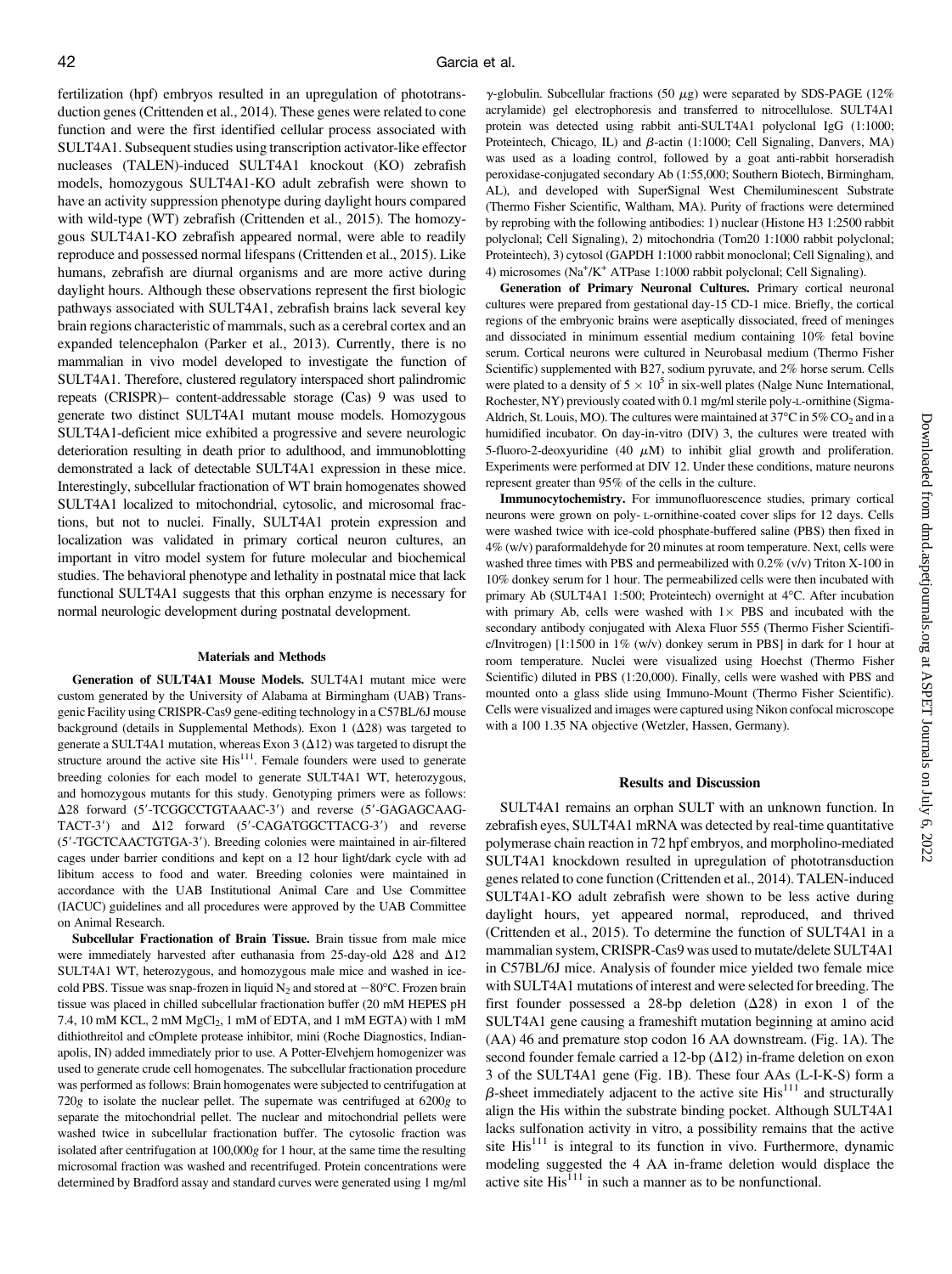

Fig. 1. Schematic representation of SULT4A1 mutations generated by CRISPR-Cas9. (A) Diagram of the  $\Delta 28$  mutant SULT4A1 mouse line. CRISPR-Cas9 technology induced a 28-bp deletion within exon 1 that resulted in a frameshift mutation and premature stop codon at AA 62. (B) Diagram of the  $\Delta$ 12 mutant SULT4A1 mouse line. Gene editing induced a 12-bp in-frame deletion of the 4 AA immediately preceding the active site His. For both lines, SULT4A1 female founders were used to establish breeding colonies.

Heterozygous mice of both strains appeared to develop normally to adulthood, reproduced without noticeable deficits, and lacked any readily observable phenotype. Interestingly, select offspring from heterozygote breeding pairs of both the  $\Delta$ 28 and  $\Delta$ 12 mice appeared normal at birth; however 8–10 days postnatal, several of the pups developed a slight tremor. As these pups aged, tremor increased in intensity and other symptoms appeared, including absence seizures, abnormal gait, ataxia, and decreased weight gain compared with WT and heterozygous littermates. Symptoms progressed in intensity until the mice were unable to move or feed and were euthanized according to IACUC guidelines around postnatal days 21-25. Videos of day-17  $\Delta$ 28 [\(Supplemental Video 1\)](http://dmd.aspetjournals.org/lookup/suppl/doi:10.1124/dmd.117.077560/-/DC1) and  $\Delta$ 12 ([Supplemental Video 2](http://dmd.aspetjournals.org/lookup/suppl/doi:10.1124/dmd.117.077560/-/DC1)) homozygous pups exhibiting some of the neurologic phenotypes are included in the supplemental data. DNA sequencing confirmed the pups exhibiting the phenotype were  $\Delta 28$ - and  $\Delta 12$ -homozygous mutants and possessed the same genomic deletions as the founder females ([Supplemental Fig. 1\)](http://dmd.aspetjournals.org/lookup/suppl/doi:10.1124/dmd.117.077560/-/DC1). The neurologic phenotype is consistent in all homozygous pups for both strains. Since homozygotes do not reach adulthood, these pups must be generated by mating heterozygous SULT4A1 mutant male and females.

Homozygous SULT4A1 mutant mice presenting with severe neurologic deficits was an unexpected novel finding. On the basis of the behavioral phenotype of SULT4A1-KO zebrafish and the lack of effect on breeding, morphology, or lifespan, the SULT4A1 mutant mice were not predicted to exhibit a severe neurologic phenotype. Extensive behavioral testing was anticipated to identify a behavioral phenotype in mice. The lethality of the pups during postnatal development suggests SULT4A1 has a critical role in mammalian postnatal brain development. Primary symptoms manifested by both  $\Delta$ 28- and  $\Delta$ 12-homozygous mice were tremor, rigidity, and seizure. In general, seizure disorders are thought to manifest because of an imbalance between neuronal excitation and inhibition, that leads to hyperexcitability and manifestation of a seizure (Scharfman, 2007). Although not the singular cause, functional SULT4A1 would seem to be a protein critical to the homeostatic regulation of balanced neuronal signaling. Further studies are needed to fully characterize this behavioral phenotype in mice with absent or nonfunctional SULT4A1. Owing to the severe phenotype,

heterozygote mice of both strains will be carefully analyzed to determine whether loss of one functional SULT4A1 allele results in haploinsufficiency.

To confirm if homozygous mutant pups lacked SULT4A1, cytosol was prepared from male brains of each genotype and immunoblotted to determine SULT4A1 protein levels in both the strains. As shown in Fig. 2A, for both strains, heterozygotes showed a modest decrease in SULT4A1 protein levels compared with WT littermates. For  $\Delta 28$ - and  $\Delta$ 12-homozygous mutant pups, SULT4A1 protein was not detectable by immunoblotting. The lack of SULT4A1 staining in the  $\Delta$ 12-homozygous samples was surprising on the basis of dynamic modeling studies (data not shown). Multiple antibodies were used to probe  $\Delta 12$ -homozygous mutant brain samples, and the results showed a consistent lack of immunostaining, suggesting rapid SULT4A1 protein degradation.

To date, no sulfonation activity has been reported for SULT4A1 in the literature. In addition, a thorough investigation of the cellular location of SULT4A1 in brain has not been reported. Therefore, WT male mouse brain homogenates were subjected to subcellular fractionation via differential centrifugation to investigate the localization of SULT4A1. In addition to a cytosolic localization, SULT4A1 was detected in both mitochondrial and microsomal fractions (Fig. 2B). Nuclear, mitochondrial, and microsomal pellets were washed twice and resuspended to ensure purity of the fraction. The mechanism of SULT4A1 localization to these fractions remains unknown; however, several possibilities exist to explain this occurrence. First, it is possible that SULT4A1 has a binding partner that localizes to the mitochondrial or microsomal fraction. A second possibility involves an unknown post-translational modification, altering the localization of SULT4A1. This is not unprecedented as the peptidylprolyl cis/trans isomerase, NIMAinteracting 1 protein (PIN1) was shown to bind to SULT4A1 by coimmunoprecipitation (Co-IP) studies and binding negatively regulated SULT4A1 protein stability (Mitchell and Minchin, 2009). SULT4A1 was shown to be phosphorylated by extracellular signalregulated kinase 1 on a Thr residue, which facilitated PIN1 binding and increased SULT4A1 degradation (Mitchell et al., 2011). Importantly, these experiments were carried out in vitro and the in vivo significance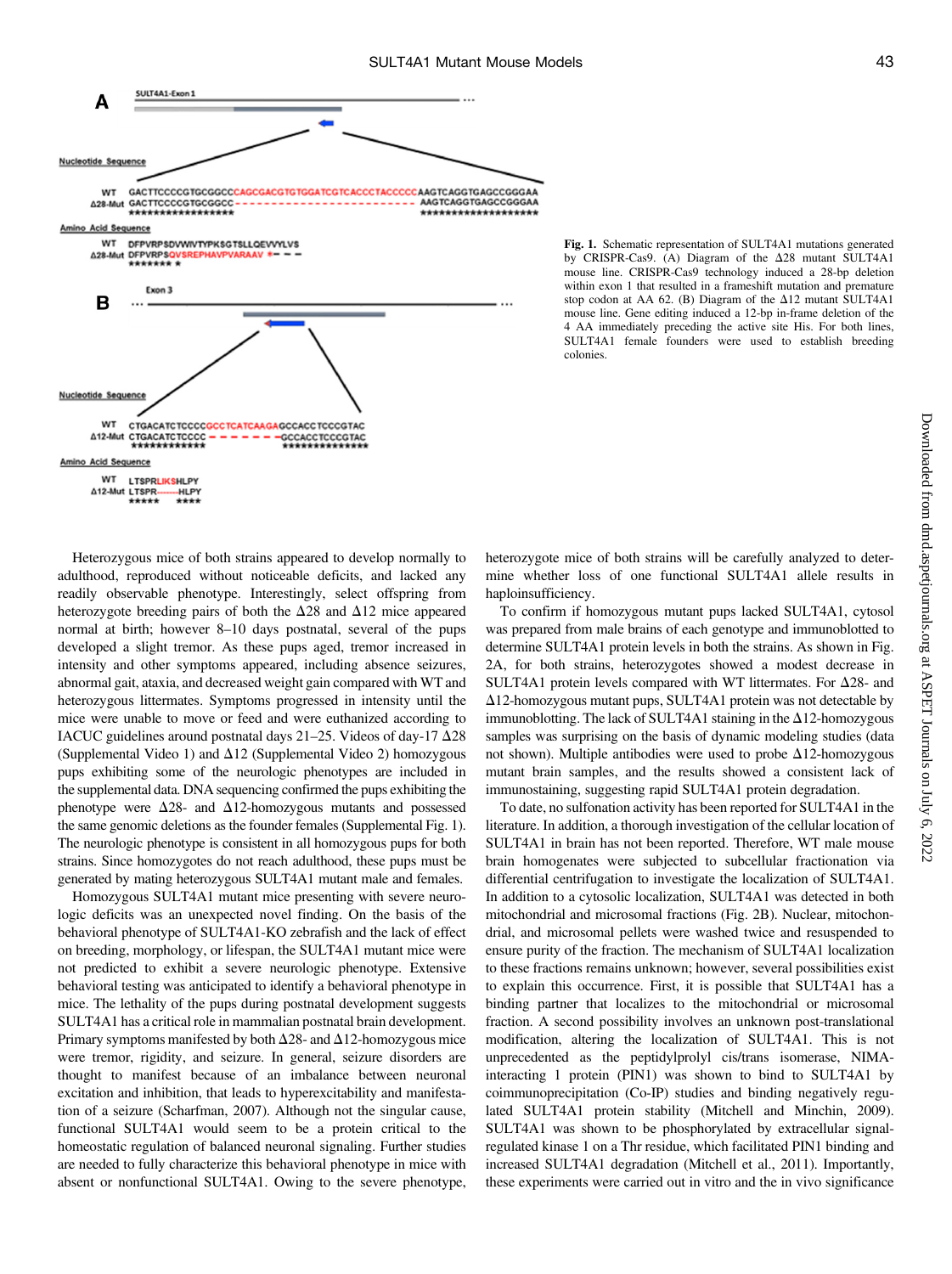

Fig. 2. Characterization of SULT4A1 protein expression in  $\Delta 28$  and  $\Delta 12$  mutant mouse brains and subcellular localization of WT SULT4A1. WT, heterozygous, and homozygous  $\Delta 28$  and  $\Delta 12$  25-day-old mice were euthanized and whole brains were harvested. (A) WT, heterozygous (HET), and homozygous (MUT)  $\Delta$ 28 and  $\Delta$ 12 mice were probed for SULT4A1 protein expression. Human brain cytosol was used as a positive control (CTRL) for SULT4A1. For both strains, WT and heterozygotes showed positive staining for SULT4A1; however,  $\Delta$ 28 and  $\Delta$ 12 homozygotes were negative for SULT4A1. (B) Subcellular fractionation was used to generate nuclear (Nuc), mitochondrial (Mito), cytosolic (Cyto) and microsomal (Micro) fractions from WT adult mouse brain homogenates. Aliquots of each fraction (50  $\mu$ g) were subjected to SDS-PAGE and immunoblotted for SULT4A1. To determine the purity of subcellular fractions, marker proteins specific to each fraction were probed. Histone H3 was used to probe nuclear fraction purity, mitochondrial import receptor subunit TOM20 homolog (TOM20) was used as a marker protein for the mitochondrial fraction, GAPDH was used as a marker for the cytosolic fraction, and Na<sup>+</sup>/K<sup>+</sup> ATPase was used to determine the microsomal fraction purity. SULT4A1 protein was detected in the mitochondrial, cytosolic, and microsomal fractions, and marker proteins demonstrated pure subcellular fractions.

of this interaction in neurons is still unknown. Future Co-IP studies will be conducted to determine binding partners in each fraction using mouse brain and/or fetal cortical neurons.

Active SULT4A1 protein requires proper splicing, since reports indicate SULT4A1 mRNA is detectable in various non-neuronal tissues but is not correctly spliced and is nonfunctional (Falany et al., 2000; Sidharthan et al., 2014). Low levels of SULT4A1 have been reported to be endogenously expressed by immunoblot in established cell lines, including LN229 glioblastoma and SH-SY5Y neuroblastoma cells (Sun et al., 2012; Sidharthan et al., 2014). The question remains if these immortalized cancer cell lines recapitulate the neuronal environment in which SULT4A1 exerts its normal function, as this protein is found to be highly localized to neurons. Therefore, the expression and localization of SULT4A1 in primary mouse cortical neuron culture was investigated, as these primary cultures may provide a more suitable in vitro model to study SULT4A1. Primary cortical neurons were harvested on gestational day-15 CD-1 mice and grown on coverslips for 12 days to become neuron-enriched. Figure 3 shows that SULT4A1 (green) is highly

expressed in DIV-12 primary cortical neurons, indicating SULT4A1 is present early in embryonic neuron development. In addition, SULT4A1 immunoreactivity is absent in the nuclei (blue) but is detected in neurite projections, as well as in the cell body of the neuron. Although the SULT4A1 mutant mice were generated in a C57BL/6J and these primary cultures were derived from CD-1 mice, we expected that this result would be readily reproducible in our strain, even though SULT4A1 expression was also detected in mitochondrial, microsomal, and cytosolic fractions, but not nuclei, generated from the primary cultured neurons by immunoblotting similar to the pattern observed with mouse brains (data not shown).

The expression of SULT4A1 in primary neuron culture was first reported by Butcher et al., (2010) in a study investigating the transcriptional regulation of SULT4A1. The authors showed that both SULT4A1 mRNA and protein were detected in primary neuron cultures derived from embryonic day-16 mice, although the subcellular localization was not reported. Interestingly, SULT4A1 was expressed in the neurite projections of primary cortical neurons (Fig. 3). The impact of SULT4A1 on neurite growth and guidance remains unknown. Evidence of SULT4A1 expression in embryonic neurons is a promising model system to elucidating the mechanistic function of SULT4A1 in vitro. It is reasonable to infer that primary neuron cultures better represent the appropriate molecular environment than immortalized tumor-derived cell lines. Breeding pairs are established for the production of  $\Delta 28$  and  $\Delta$ 12 WT, heterozygous, and homozygous primary neuron cultures. These studies in conjunction with behavioral analyses will provide valuable insights into potential differences in neuronal maturation, synaptic formation, or synaptic transmission.

In summary, this study reports the first published generation and characterization of SULT4A1 mutant mouse models. Homozygous mutant  $\Delta$ 28 and  $\Delta$ 12-SULT4A1 mice present with a severe and progressive neurologic phenotype resulting in postnatal death. The lack of SULT4A1 in the homozygous mutant pups detectable by immunostaining suggests that this is an essential protein required for normal



## Merged

Fig. 3. SULT4A1 expression in embryo-derived mouse cortical neurons by confocal microscopy. Cortical neurons were harvested from embryonic day-15 mice and grown on cover slips for an additional 12 days prior to immunocytochemistry. Cortical neurons were probed for SULT4A1 expression using a rabbit polyclonal IgG at a 1:5000 dilution. Nuclei were labeled with Hoechst (1:20,000) with primary cortical neurons being positive (green) for SULT4A1 protein in both the soma and neurites, but not in the nuclei (blue).